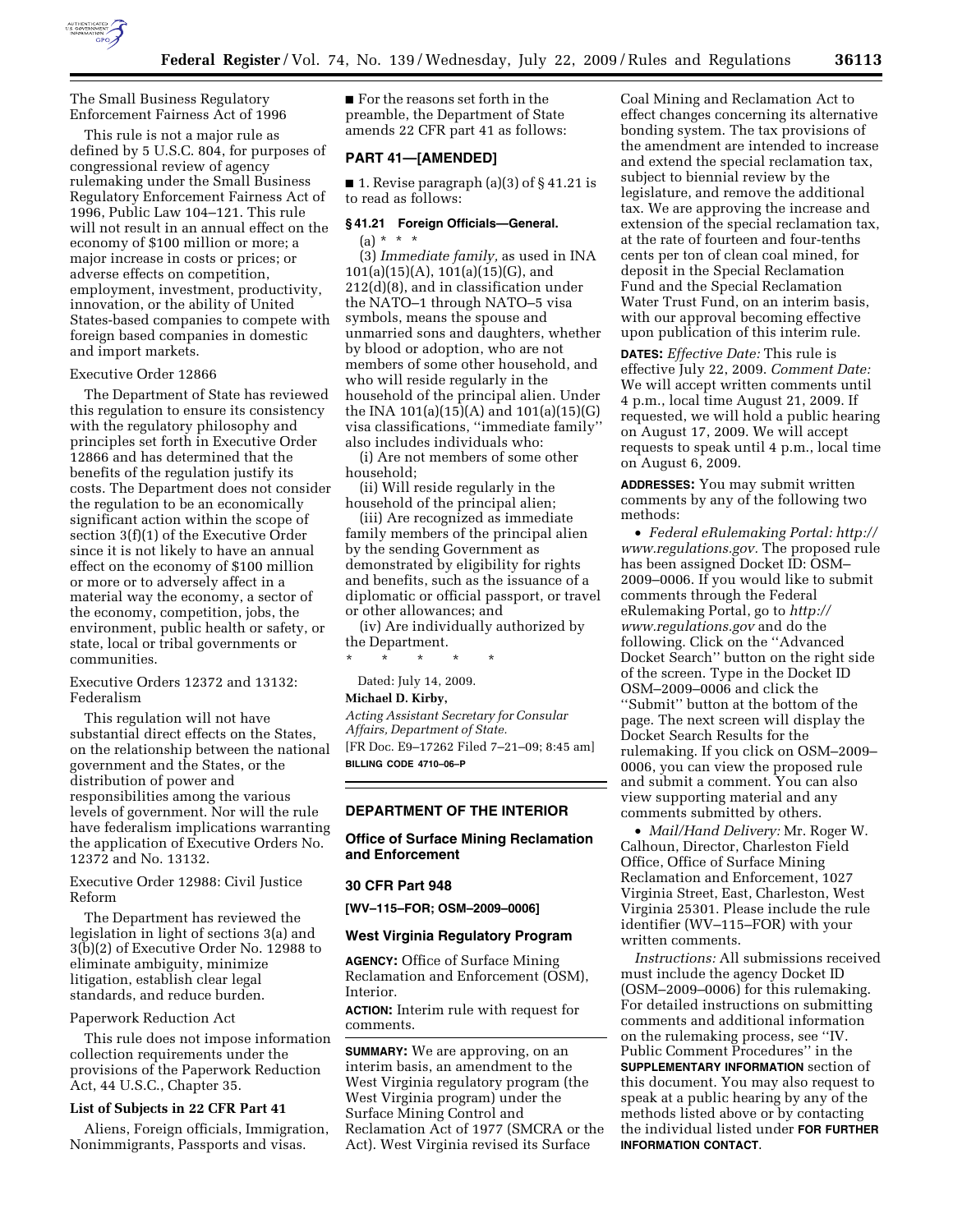*Docket:* The interim rule and any comments that are submitted may be viewed over the internet at *http:// www.regulations.gov.* Look for Docket ID OSM–2009–0006. In addition, you may review copies of the West Virginia program, this amendment, a listing of any scheduled public hearings, and all written comments received in response to this document at the addresses listed below during normal business hours, Monday through Friday, excluding holidays. You may also receive one free copy of this amendment by contacting OSM's Charleston Field Office listed below.

Mr. Roger W. Calhoun, Director, Charleston Field Office, Office of Surface Mining Reclamation and Enforcement, 1027 Virginia Street, East, Charleston, West Virginia 25301, Telephone: (304) 347–7158. E-mail: *chfo@osmre.gov.* 

West Virginia Department of Environmental Protection, 601 57th Street, SE., Charleston, WV 25304, Telephone: (304) 926–0490.

In addition, you may review a copy of the amendment during regular business hours at the following locations:

Office of Surface Mining Reclamation and Enforcement, Morgantown Area Office, 604 Cheat Road, Suite 150, Morgantown, West Virginia 26508, Telephone: (304) 291–4004. (By Appointment Only)

Office of Surface Mining Reclamation and Enforcement, Beckley Area Office, 313 Harper Park Drive, Suite 3, Beckley, West Virginia 25801, Telephone: (304) 255–5265.

**FOR FURTHER INFORMATION CONTACT:** Mr. Roger W. Calhoun, Director, Charleston Field Office, Telephone: (304) 347– 7158. E-mail: *chfo@osmre.gov.* 

# **SUPPLEMENTARY INFORMATION:**

I. Background on the West Virginia Program II. Description and Submission of the

- Amendment III. OSM's Findings
- IV. Public Comment Procedures
- 
- V. OSM's Decision

VI. Procedural Determinations

## **I. Background on the West Virginia Program**

Section 503(a) of the Act permits a State to assume primacy for the regulation of surface coal mining and reclamation operations on non-Federal and non-Indian lands within its borders by demonstrating that its program includes, among other things, "\* State law which provides for the regulation of surface coal mining and reclamation operations in accordance with the requirements of the Act  $*$   $*$ and rules and regulations consistent with regulations issued by the Secretary pursuant to the Act.'' See 30 U.S.C.  $1253(a)(1)$  and  $(7)$ . On the basis of these criteria, the Secretary of the Interior conditionally approved the West Virginia program on January 21, 1981. You can find background information on the West Virginia program, including the Secretary's findings, the disposition of comments, and conditions of approval of the West Virginia program in the January 21, 1981, **Federal Register** (46 FR 5915). You can also find later actions concerning West Virginia's program and program amendments at 30 CFR 948.10, 948.12, 948.13, 948.15, and 948.16.

## **II. Description and Submission of the Amendment**

By letter dated May 22, 2009, and received on May 28, 2009 (Administrative Record Number WV– 1518), the West Virginia Department of Environmental Protection (WVDEP) submitted an amendment to its program under SMCRA (30 U.S.C. 1201 *et seq.*). The amendment includes changes to the West Virginia Surface Coal Mining and Reclamation Act (WVSCMRA) as contained in Enrolled Committee Substitute for Senate Bill 600 concerning the State's alternative bonding system.

Committee Substitute for Senate Bill 600 amended Section 22–3–11 of the WVSCMRA. As stated in the State's May 22, 2009, letter transmitting the amendment, Committee Substitute for Senate Bill 600 ''amends Chapter 22–3– 11 of the Code of West Virginia to implement actuarial recommendations relating to the continuing fiscal viability of the Special Reclamation Fund. The legislation consolidates what has been known as ''the 7-and-7.4 tax'' (the 7.4 [cents] portion of which is currently subject to annual renewal) into a 14.4 cent[s] tax per ton of clean coal mined, reviewable every two years by the Legislature''.

Subsection 22–3–11(h)(1) of the WVSCMRA is amended by deleting the year 2008, and adding language to provide that, ''For tax periods commencing on and after July 1, 2009, every person conducting coal surface mining shall remit a special reclamation tax $*$ 

Former subparagraph (A) is revised by deleting language which provides that the special reclamation tax be remitted for the initial period of twelve months, ending June 30, 2009, and the word ''seven'' is deleted. As modified, the special reclamation tax is increased from seven and four-tenths to fourteen and four-tenths cents per ton of clean coal mined.

Former subparagraph (B) is amended by deleting language which provides that ''[A]n additional seven cents per ton of clean coal mined, the proceeds of which shall be deposited in the Special Reclamation Fund.'' This revision eliminates the additional seven cents tax which previously funded the Special Reclamation Fund.

Furthermore, language is deleted which provides that the additional seven cents tax shall be reviewed and, if necessary, adjusted annually by the Legislature upon the recommendation of the council pursuant to the provisions of section seventeen, article one of this chapter. This provision is modified to provide that, ''Beginning with the tax period commencing on July 1, 2009, and every two years thereafter, the special reclamation tax shall be reviewed by the Legislature to determine whether the tax should be continued:''

Specifically, the amended language relating to the special reclamation tax now reads as follows:

Chapter 22–3–11. Bonds; amount and method of bonding; bonding requirements; special reclamation tax and funds; prohibited acts; period of bond liability.

 $(h)(1)$  For tax periods commencing on and after July 1, 2009, every person conducting coal surface mining shall remit a special reclamation tax of fourteen and four-tenths cents per ton of clean coal mined, the proceeds of which shall be allocated by the secretary for deposit in the Special Reclamation Fund and the Special Reclamation Water Trust Fund. The tax shall be levied upon each ton of clean coal severed or clean coal obtained from refuse pile and slurry pond recovery or clean coal from other mining methods extracting a combination of coal and waste material as part of a fuel supply. Beginning with the tax period commencing on July 1, 2009, and every two years thereafter, the special reclamation tax shall be reviewed by the Legislature to determine whether the tax should be continued: *Provided,* That the tax may not be reduced until the Special Reclamation Fund and Special Reclamation Water Trust Fund have sufficient moneys to meet the reclamation responsibilities of the state established in this section.

#### **III. OSM's Findings**

Effective upon publication of this interim rule, we are approving, on an interim basis, the revisions to Subsection 22–3–11(h)(1) of the WVSCMRA, which increase and extend the special reclamation tax and remove the additional tax. Since these revisions continue revenues into the State's alternative bonding system at the same rate as previously approved, we find that they do not render the West Virginia program less effective than the Federal regulations at 30 CFR 800.11(e). Because our approval of these revisions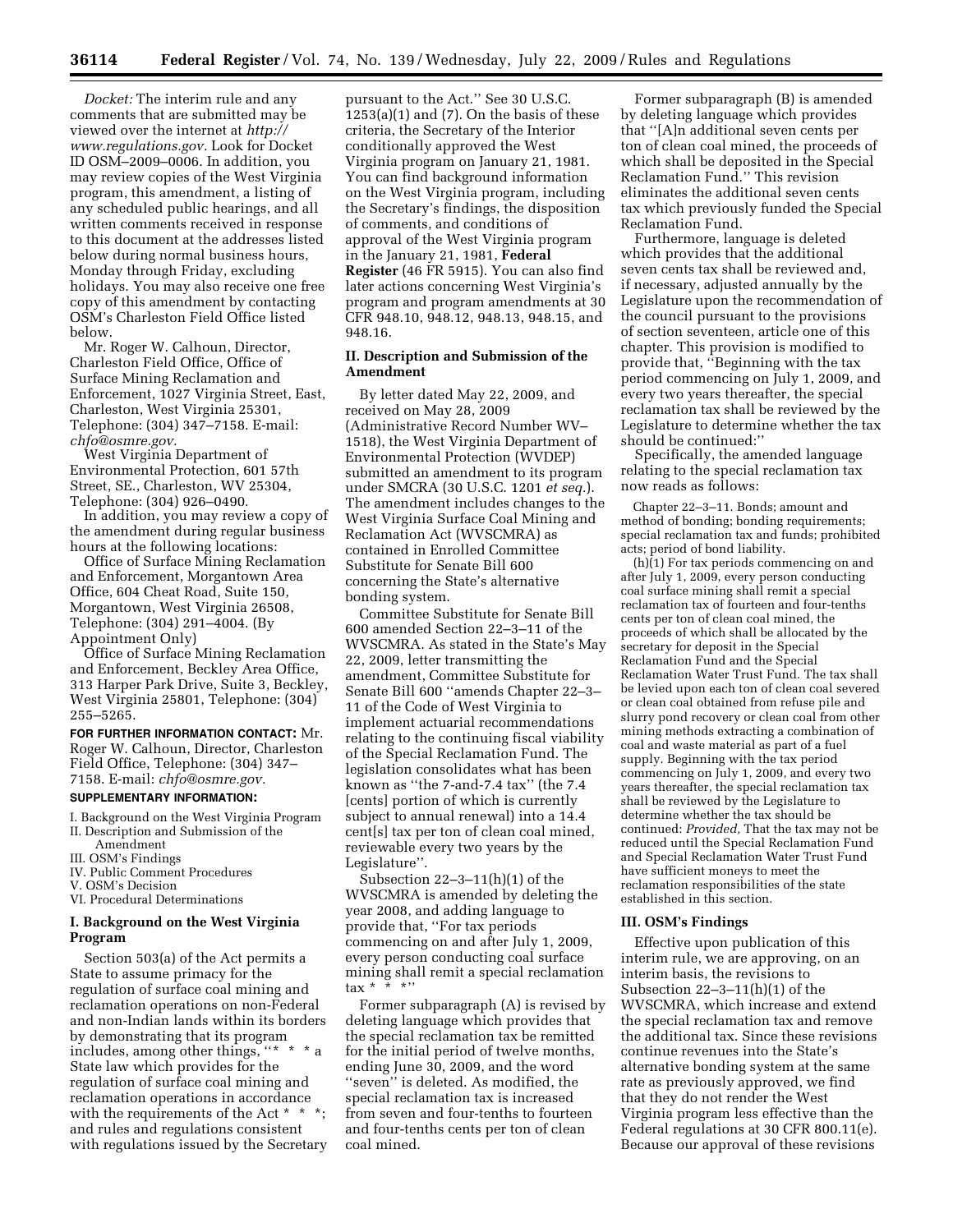is interim, and in order to satisfy the public participation requirements for approval or disapproval of State program amendments, we will accept comments on the increase and extension of the special reclamation tax in accordance with Section IV of this **Federal Register** notice. Following our review of the comments received, we will issue a final rule announcing the Director's final decision on the revisions to Subsection 22–3–11(h)(1) of the WVSCMRA that are the subject of this interim rule.

Pursuant to the Administrative Procedure Act at 5 U.S.C. 553(b)(3)(B), we find that good cause exists to approve the revisions to Subsection 22– 3–11(h)(1) of the WVSCMRA on an interim basis without notice and opportunity for comment, because to require notice and opportunity for comment now would be contrary to the public interest in that the special reclamation tax is due to expire on June 30, 2009, and it would delay the start of the collection of the increased special reclamation tax. Enrolled Committee Substitute for Senate Bill 600 becomes effective under State law on July 1, 2009, and the public interest in the accomplishment of prompt and thorough reclamation of bond forfeiture sites, including water treatment of discharges therefrom, will be adversely affected if the 14.4 cents per ton special reclamation tax cannot be collected on and after that effective date. In any event, as explained above, the public will have an opportunity to comment on the reinstatement and extension of the special reclamation tax, before we make a final decision on the proposed changes.

## **IV. Public Comment Procedures**

Under the provisions of 30 CFR 732.17(h), we are seeking your comments on whether these amendments satisfy the applicable program approval criteria of 30 CFR 732.15. If we approve these revisions, they will become part of the West Virginia program.

*Written Comments:* Send your written comments to OSM at one of the addresses given above. Your comments should be specific, pertain only to the issues proposed in this rulemaking, and include explanations in support of your recommendations. We may not consider or respond to your comments when developing the final rule if they are received after the close of the comment period (see **DATES**) or sent to an address other than those listed above (see **ADDRESSES**).

*Availability of Comments:* Before including your address, phone number,

e-mail address, or other personal identifying information in your comment, you should be aware that your entire comment—including your personal identifying information—may be made publicly available at any time. While you can ask us in your comment to withhold your personal identifying information from public review, we cannot guarantee that we will be able to do so.

*Public Hearing:* If you wish to speak at the public hearing, contact the person listed under **FOR FURTHER INFORMATION CONTACT** by 4 p.m. (Eastern time), on August 6, 2009. If you are disabled and need reasonable accommodation to attend a public hearing, contact the person listed under **FOR FURTHER INFORMATION CONTACT**. We will arrange the location and time of the hearing with those persons requesting the hearing. If no one requests an opportunity to speak, we will not hold a hearing.

To assist the transcriber and ensure an accurate record, we request, if possible, that each person who speaks at the public hearing provide us with a written copy of his or her comments. The public hearing will continue on the specified date until everyone scheduled to speak has been given an opportunity to be heard. If you are in the audience and have not been scheduled to speak and wish to do so, you will be allowed to speak after those who have been scheduled. We will end the hearing after everyone scheduled to speak and others present in the audience who wish to speak, have been heard.

*Public Meeting:* If there is only limited interest in participating in a public hearing, we may hold a public meeting rather than a public hearing. If you wish to meet with us to discuss the amendment, please request a meeting by contacting the person listed under **FOR FURTHER INFORMATION CONTACT**. All such meetings will be open to the public and, if possible, we will post notices of meetings at the locations listed under **ADDRESSES**. We will make a written summary of each meeting a part of the Docket for this rulemaking.

#### **V. OSM's Decision**

Based on the above findings, we are approving on an interim basis, the specific revisions outlined above to the West Virginia program as provided to us on May 28, 2009. To implement this decision, we are amending the Federal regulations at 30 CFR Part 948, which codify decisions concerning the West Virginia program. We find that good cause exists under 5 U.S.C.  $553\text{d}(3)$  to make this interim rule effective immediately. Section 503(a) of SMCRA

requires that the State's program demonstrate that the State has the capability of carrying out the provisions of the Act and meeting its purposes. Making this rule effective immediately will expedite that process. SMCRA requires consistency of State and Federal standards.

#### **VI. Procedural Determinations**

## *Executive Order 12630—Takings*

This rule does not have takings implications. This determination is based on an analysis of the State submission.

### *Executive Order 12866—Regulatory Planning and Review*

This rule is exempt from review by the Office of Management and Budget under Executive Order 12866.

### *Executive Order 12988—Civil Justice Reform*

The Department of the Interior has conducted the reviews required by section 3 of Executive Order 12988 and has determined that this rule meets the applicable standards of subsections (a) and (b) of that section. However, these standards are not applicable to the actual language of State regulatory programs and program amendments because each program is drafted and promulgated by a specific State, not by OSM. Under sections 503 and 505 of SMCRA (30 U.S.C. 1253 and 1255) and the Federal regulations at 30 CFR 730.11, 732.15, and 732.17(h)(10), decisions on proposed State regulatory programs and program amendments submitted by the States must be based solely on a determination of whether the submittal is consistent with SMCRA and its implementing Federal regulations and whether the other requirements of 30 CFR parts 730, 731, and 732 have been met.

### *Executive Order 13132—Federalism*

This rule does not have Federalism implications. SMCRA delineates the roles of the Federal and State governments with regard to the regulation of surface coal mining and reclamation operations. One of the purposes of SMCRA is to ''establish a nationwide program to protect society and the environment from the adverse effects of surface coal mining operations." Section  $503(a)(1)$  of SMCRA requires that State laws regulating surface coal mining and reclamation operations be ''in accordance with'' the requirements of SMCRA, and Section 503(a)(7) requires that State programs contain rules and regulations ''consistent with''